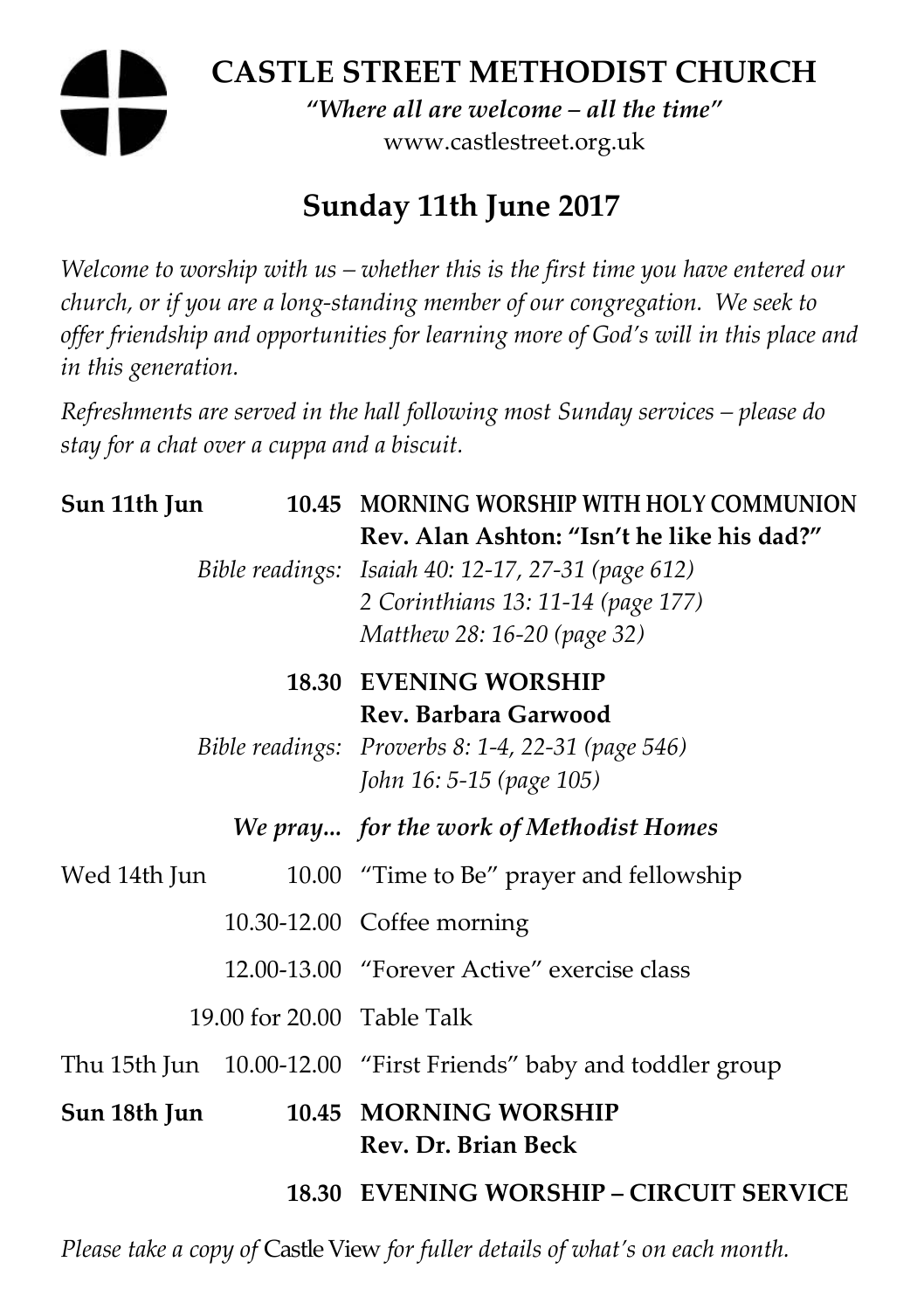## **Circuit service – next Sunday evening (at Castle Street)**

Next Sunday evening (at the usual time of 6.30pm) we shall be hosting a circuit service, during which Rebekah Blyth will be admitted as a local preacher. We hope that you will come and join in this celebration.

+\*\*\*\*\*\*\*

### **Methodist Homes envelopes**

Today is Methodist Homes Sunday, and last week envelopes were given out for donations towards Methodist Homes. If you feel able to make a contribution, please put your envelope in the offering plate today if possible, or, failing that, next Sunday. Thank you in advance for your generosity.

+\*\*\*\*\*\*\*

## **Easter Offering**

Thank you to all who contributed to the Easter Offering. Across the circuit, the sum of £1,219 was collected for the Methodist Church Fund for World Mission.

+\*\*\*\*\*\*\*

## **"Science Meets Faith" at Wesley Methodist Church**

The last in this series for the current academic year takes place tomorrow evening (12th June) at 7.45pm (refreshments from 7.15pm). Prof. Christine Done from the Centre for Extragalactic Astronomy at Durham University will talk about "Scientific truth and Biblical truth: how to hold the two together".

Christine Done is a Professor of Astrophysics at Durham University, researching black holes. She did her PhD at the University of Cambridge and then worked for NASA, where an unexpected highlight was being part of the team in Mission Control commanding a telescope in the payload bay of the Space Shuttle. On her return to the UK, she worked in the space science group at Leicester University, before moving to Durham. She has just returned from a sabbatical year in Tokyo with the Japanese space agency JAXA.

She is a Christian, and leads Alpha courses for people exploring faith at her local church. She is a regular speaker on science and faith, appearing in the *Songs of Praise* episode marking the International Year of Astronomy, and giving a recent BBC Radio 4 Lent talk.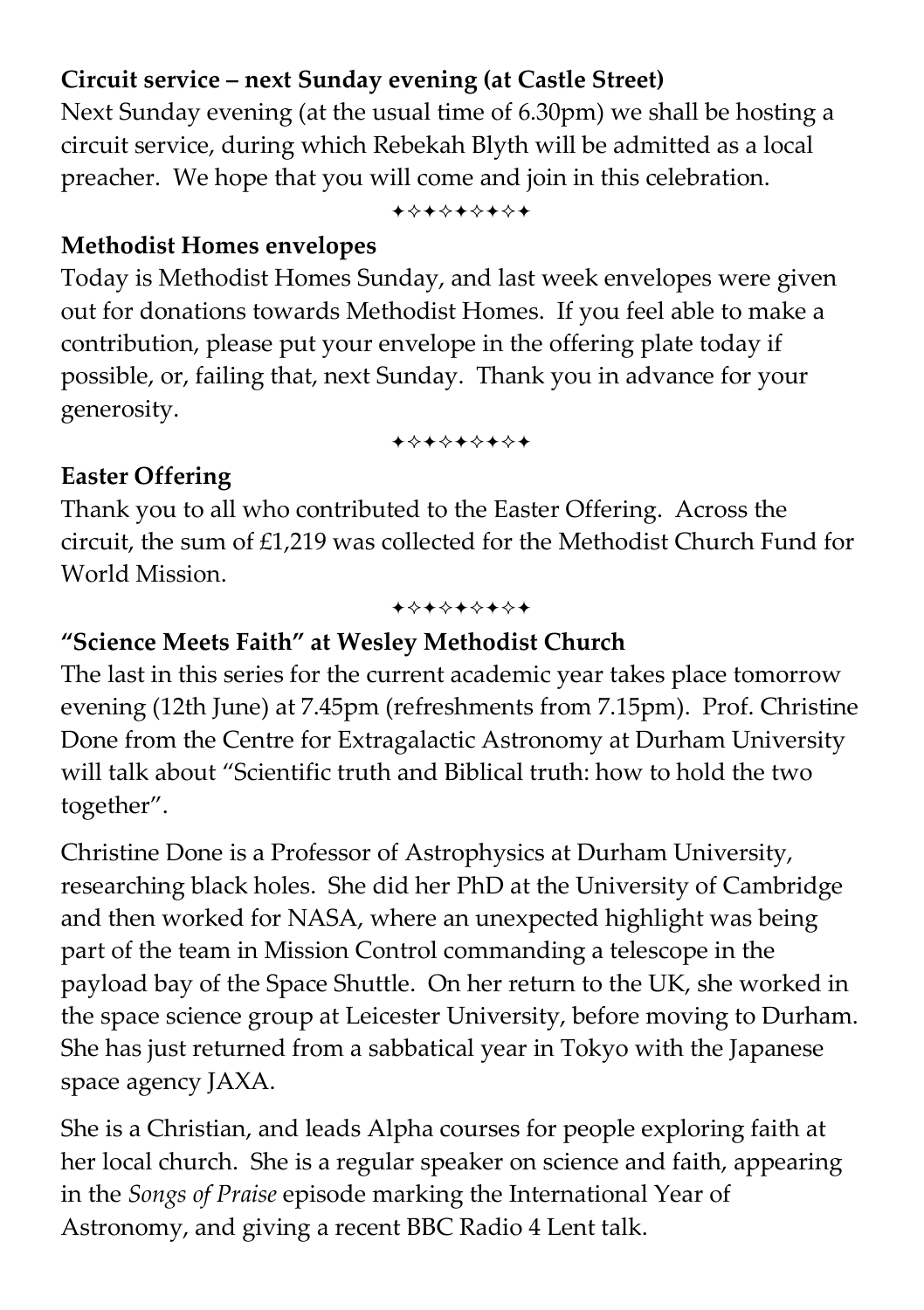## **Prayer walks in Abbey – organised by Barnwell Baptist Church**

Two of these have already taken place and the third is next Sunday (18th June) between 1pm and 2pm; it will set off from the church and focus on the area around Ekin Road. It is also planned to prayer walk the Peverel Road, Whitehill Road and Ditton Fields areas, but details are not known – contact Revd. Stuart Wood to find out more (e-mail: Stuart *at* barnwellbaptistchurch *dot* org *dot* uk). The prayer walks lead up to an evening of Prayer and Praise on Sunday 16th July at Barnwell Baptist Church, from 7pm until 8.30pm.

+\*\*\*\*\*\*\*

**Friends of Wesley House annual garden party, Sat 1st July, 3pm to 5pm**  All are welcome to come along and enjoy tea and tours of the new buildings. This is a fund-raising event; tickets are priced £12.50 (members) and £15 (non-members) -- contact Mary Rycroft (e-mail: maryrycroft *at* btinternet *dot* com). All proceeds will be donated to the Wesley House Bursary Fund. The Garden Party will be followed at 5.15pm by the Annual Service, conducted by Revd. Dr. Paul Glass. The preacher will be the new Chair of the Wesley House Trustees, Revd. Dr. Stuart Jordan. +\*\*\*\*\*\*\*

### **Strawberry Fayre at Haslingfield – Friday 21st July**

Advance notice about this annual event, organised by Haslingfield Methodist Church and the Little Owls playgroup. It will take place in the gardens of Haslingfield Methodist Church (or inside if it's wet), and runs from 5pm until 7pm. There will be a delicious buffet, a barbeque, strawberries and cream (of course!), ice cream, fun and games, and various stalls. Admission is by a voluntary contribution to the foodbank. This year's charity is Parkinson's UK. Put it in your diary now...

+\*+\*\*\*\*\*

#### **"Threads Through Revelation" display of textile art**

Haslingfield Methodist Church has arranged a visit to Peterborough Cathedral on 2nd August to see an extraordinary display of textile art based on the book of Revelation. Fourteen large panels depict the story. The minibus will leave from Haslingfield Methodist Church at 9.30am, and return at about 1.30pm. The cost will be £6.50 per person. For further details or to book a seat please contact Phyllis Salmon (e-mail: e *dot* salmon *at* ntlworld *dot* com).